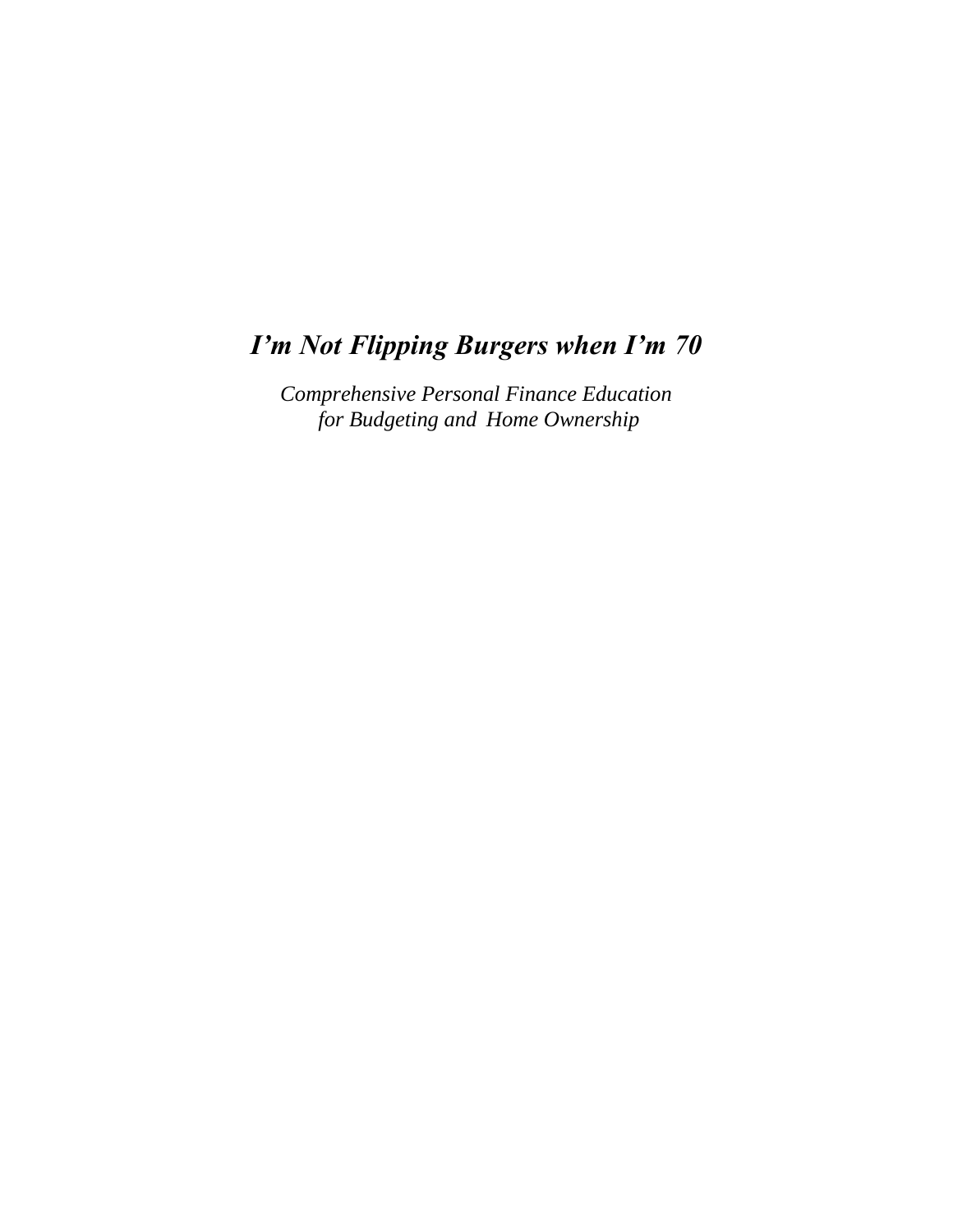## **Introduction**

When one driver pulls up to another at a stoplight and sees a new Mercedes the typical thought is . . . that person "has money." More than likely it is true, however it may not be. Another individual at the stoplight may be driving a car that is 15 years old and may also have money and perhaps more than the Mercedes driver. Lastly, both drivers may have "no money." The value of items that someone owns is only a perception of what they can afford. So what does it mean to have money? Culture says it is a person that earns money beyond the middle class or the bulk of the population meaning at minimal, affluent. With that determination affluent means abundant, however in the world of income earners it does not have a class. If an individual earns \$150,000 per year, that may be perceived as affluent to someone who earns \$40,000. Relatively speaking for the past 20 years the mark for an income earner to be able to afford larger houses, more expensive cars and can travel abroad, has been \$100,000. In the same 20-year period the number of people earning \$250,000 along with millionaires has increased significantly yet the gap between the rich and the middle class has widened.

For the 2015 tax year, the Internal Revenue Service says to be considered in the top 1% of earners, one's adjusted gross income or AGI (gross income minus reductions) has to be \$428,713. According to data for the 2015 tax year from the Tax Policy Center, the top 20% of earners pay the majority of taxes at 87%. This is an outstanding number and shows the disparity between the rich and the lower to middle class. However, with the disparity between rich and middle class, what they have in common is that they all have to budget their money.

The word budget by definition is one's income versus the expenses whereby in a given time period the income is used up by the expenses leaving a zero balance. What this means is that for all items not just mandatory and chosen expenses and free spending money but also savings and investments, they should deplete the pool of money. Budgeting has a stigma meaning to be "cheap" but all of society has income and expenses whether they technically follow a budget or not. For example, the GE's, Coke's and the Microsoft's have borrowed money to run their businesses and consequently they budget the money to pay items off which includes investing in their companies and shareholders.

The bottom line is that no one is exempt from budgeting regardless of income. As a matter of reference in a 2009 report by Sports Illustrated stated that two years after retirement 78% of NFL players have gone bankrupt and within five years of retirement 60% of NBA players fall to the same result. Regardless if someone earns \$50,000 or \$1,000,000 each year if there are more expenses coming out than what the income can support then he or she is not within budget. The American way has been to buy now and pay later saddling the masses of the population with little or no net worth.

The core principal with budgeting is not to simply spend all of the available cash each month but to plan for the future. This future for most Americans is the dream of homeownership and the ability to have the same lifestyle in the working years as they will have in their retirement. To achieve this, every person has to treat the budget as a business to meet goals with ample funds to achieve homeownership (where the home is technically paid off) while saving for future goals and unforeseen items in daily living while setting aside funds for retirement planning. Without